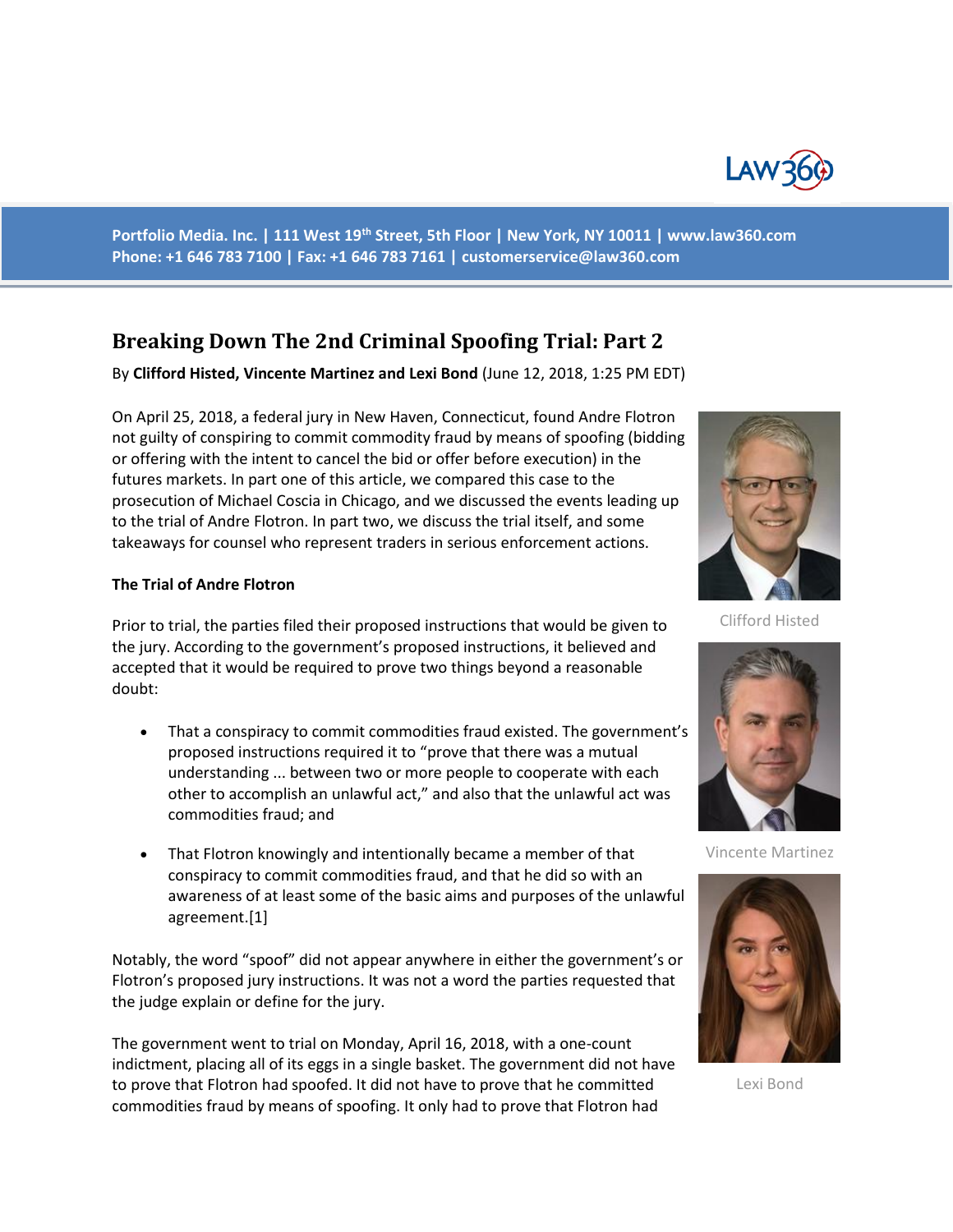agreed with another person to commit commodities fraud. Assistant U.S. Attorney Avi Perry delivered the government's opening statement, describing how Flotron and those under his supervision allegedly placed "trick" buy and sell orders to move market prices in favorable directions, rip off other precious metal traders, and make money for themselves and UBS. "They called it a spoof, but call it what you want, it was a fraud," Perry told jurors.[2] Perry described for the jury the now familiar spoofing pattern in which Flotron allegedly would place a small buy or sell order close to the prevailing market price for a particular precious metal futures contract, and then place a much larger order on the opposite side of the market, canceling this larger opposing order seconds later after at least part of his original order was executed. Perry called this process, "order, trick, fill, kill," and said it was designed to take advantage of much faster algorithmic traders.[3]

In his own opening statement, Flotron's attorney, Marc Mukasey, sought to contrast Flotron to the socalled algo-victims, describing Flotron as a conservative, old-school trader who "traded with heart" and made investment decisions by looking at many different sources of incoming information through the lenses of his own experience and intuitions.[4] He asserted that prosecutors were trying to manufacture a case against his client, comparing their supposed "bending, shaping and twisting" of the facts to the malleability of gold, the commodity underlying many of the futures contracts that Flotron traded. "This case is a 24-karat mistake," Mukasey said, arguing that the government had cherry-picked trading data, and was presenting "tarnished" testimony from cooperating witnesses.[5]

But statements of counsel are not evidence, and the actual evidence presented by both sides was familiar to attorneys who have tried complex financial market cases.[6] The government's evidence included testimony of an FBI agent through whom the government introduced a variety of documentary evidence, including chat messages, emails, UBS business records and various presentations of CME trading data.[7] It presented the testimony of a retained witness who prepared and presented trading summary charts.[8] It presented the testimony of Mike Chan and Sergio Soler, both of whom had worked with Flotron at UBS and both of whom received nonprosecution agreements from the government in exchange for their testimony.[9] The government also presented the testimony of Anand Twells, a quantitative researcher for Citadel, who had testified for the government more than two years earlier in the Coscia trial.[10]

Flotron presented the testimony of two experts who, like the government witnesses, had created various charts and demonstrative exhibits for the jury.[11] One of those experts testified that Flotron's and Chan's trading patterns were vastly different. Specifically, Chan's cancellation rate for large orders, a possible indication of spoofing, was twice as high as Flotron's. According to the defense expert, Flotron was also much more successful at filling large orders than Chan.[12] Perry called the defense's trading analysis a "distraction" and characterized defense comparisons of the differences between Flotron's and Chan's trading as, "Those are the days you walk into a bank and don't rob it."[13]

On April 24, the parties presented their closing arguments. U.S. Department of Justice Fraud Section lawyer Robert Zink told the jury that Flotron led a conspiracy of "immense proportions" that "crossed the globe."[14] Pointing to communications between Flotron, Chan and Soler, Zink told the jury that spoofing "was just a regular thing" and "a way of doing business."[15] "Is it really possible that the guy who's the head of the desk just didn't know about this? Is that really possible? It's not," Zink said.[16] Although the government argued that Flotron's culpability was shown in part by the testimony that jurors heard from Chan and Soler, Zink told the jury that Flotron's own trades "are the best evidence of what he did and what he knew."[17] "The pattern speaks for itself," Zink said, referring to the several hundred trade examples that the government claimed represent spoofing based on analysis of Flotron's trading data.[18]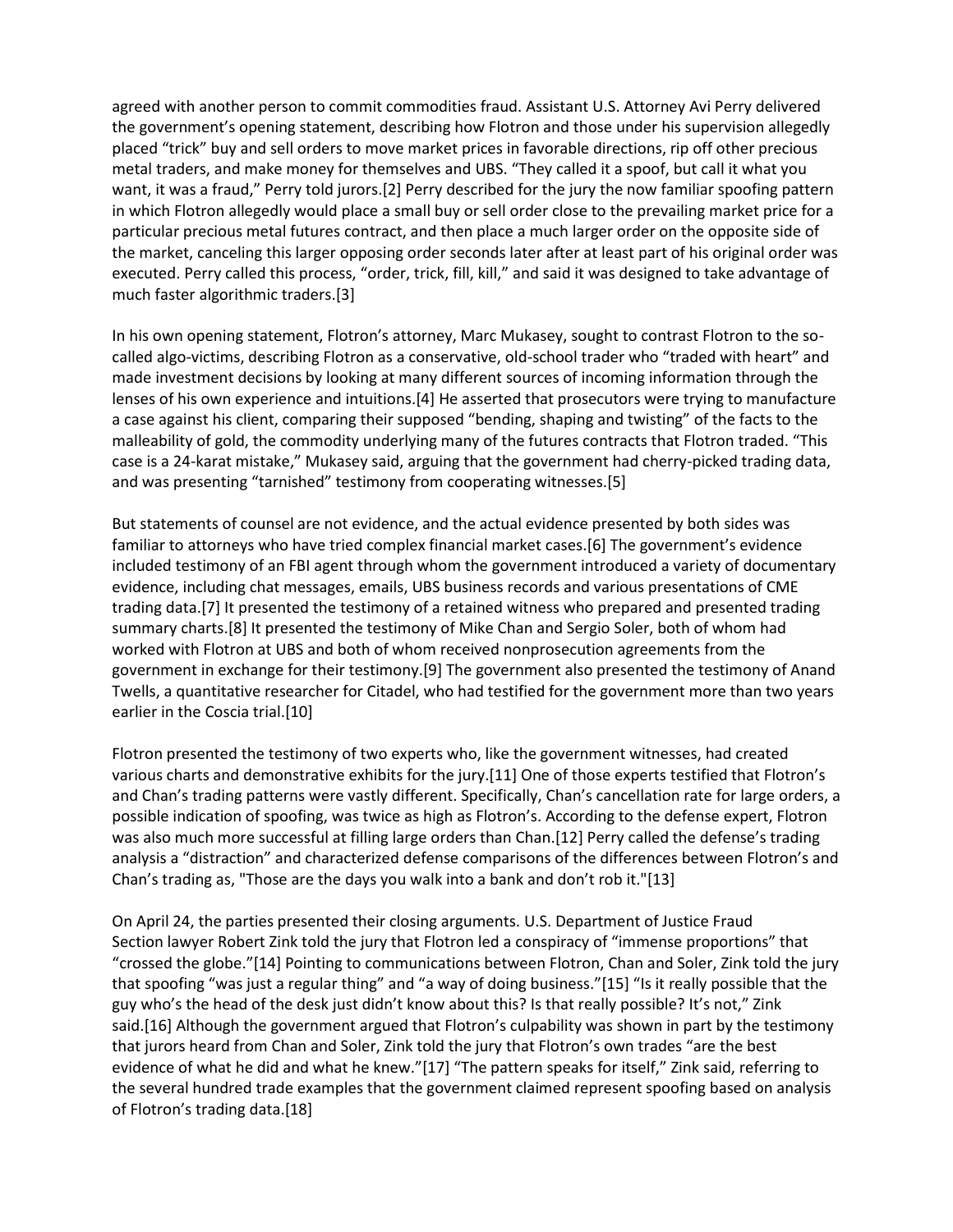In his closing argument, Flotron's counsel called the case "prosecution by statistics," reiterating his criticisms of the government's analysis as cherry-picking a few hundred trades out of hundreds of thousands that Flotron did, and presenting them without context. "We don't convict people with charts and graphs," he told jurors.[19] He also said the government had failed to present any documentary evidence that Flotron had agreed to spoof. Not even the government's two former-traders-turnedcooperating-witnesses testified to having had an agreement with Flotron to commit fraud, he said. "They weren't even asked if they were members of a conspiracy with Andy," he told jurors.[20] To the extent the government built its case with the help of these two cooperating witnesses, Flotron's counsel urged jurors to discount their testimony as flawed and not credible because of their incentives to testify against Flotron. "You can't take their word for anything," he said of the witnesses. "They've got skin in the game and motive to tell the government what it wants."[21] On April 25, after a few hours of deliberation, the jury found Flotron not guilty.

## **The Takeaways**

It is now beyond any legitimate dispute that spoofing occurs, that it is illegal, that prosecutors are willing and able to charge spoofing as a criminal violation, and that it is possible to prove those charges in court. Traders, their managers, their advisers, and all those vicariously responsible for trader conduct should consider the detection and prevention of spoofing to be a mission-critical priority. In the unfortunate event that traders find themselves charged with spoofing, they and their counsel should consider the following:

- *Location, location, location.* Venue matters because defendants have a constitutional right to be tried in the state and district where the crime was committed.[22] To our knowledge, 11 traders have been criminally charged with spoofing in the futures markets. The first was Michael Coscia, who was investigated, indicted and tried in Chicago by the U.S. Attorney's Office for the Northern District of Illinois. With the exception of Flotron, and Krishna Mohan who was charged in Houston, all of the alleged spoofing traders were charged in Chicago, presumably because that is where the CME computer servers are located. Only one of the 11 traders is alleged to have lived or traded in Chicago; the remaining 10 lived outside of Illinois, and most lived outside of the U.S. With the exception of Coscia, all of the cases were brought by DOJ Fraud Section lawyers out of Washington, D.C. Why were Flotron and Mohan prosecuted outside Chicago? Given the venue issues in the Flotron case in Connecticut, we are watching the Mohan case in Houston.
- *Pressed for time.* Flotron's counsel held the government's feet to the fire and pressed it to try the case earlier than it wanted. The original Connecticut-based assistant U.S. attorney was preparing for two trials to occur back to back, and ultimately had to bow out of the Flotron trial in order for it to take place on the timetable pressed by the court and the defense. A less experienced prosecutor was assigned to the team four months before trial, and his trial partners were from the DOJ Fraud Section in Washington, D.C. Though experienced and capable, those out-of-town lawyers may not have understood the local terrain as well as they would have liked. Defense counsel should consider pressing for a speedy trial.
- *Statistics can work for both sides.* One of Flotron's expert witnesses testified that Flotron's and Chan's trading patterns were vastly different, and appeared to suggest that the trading of Chan — a government witness — was more indicative of spoofing than Flotron's own trading. Despite the government's increased use of data analysis, its close relationships with the regulators and exchanges, and its ability to present evidence of trading patterns in court, the defense also can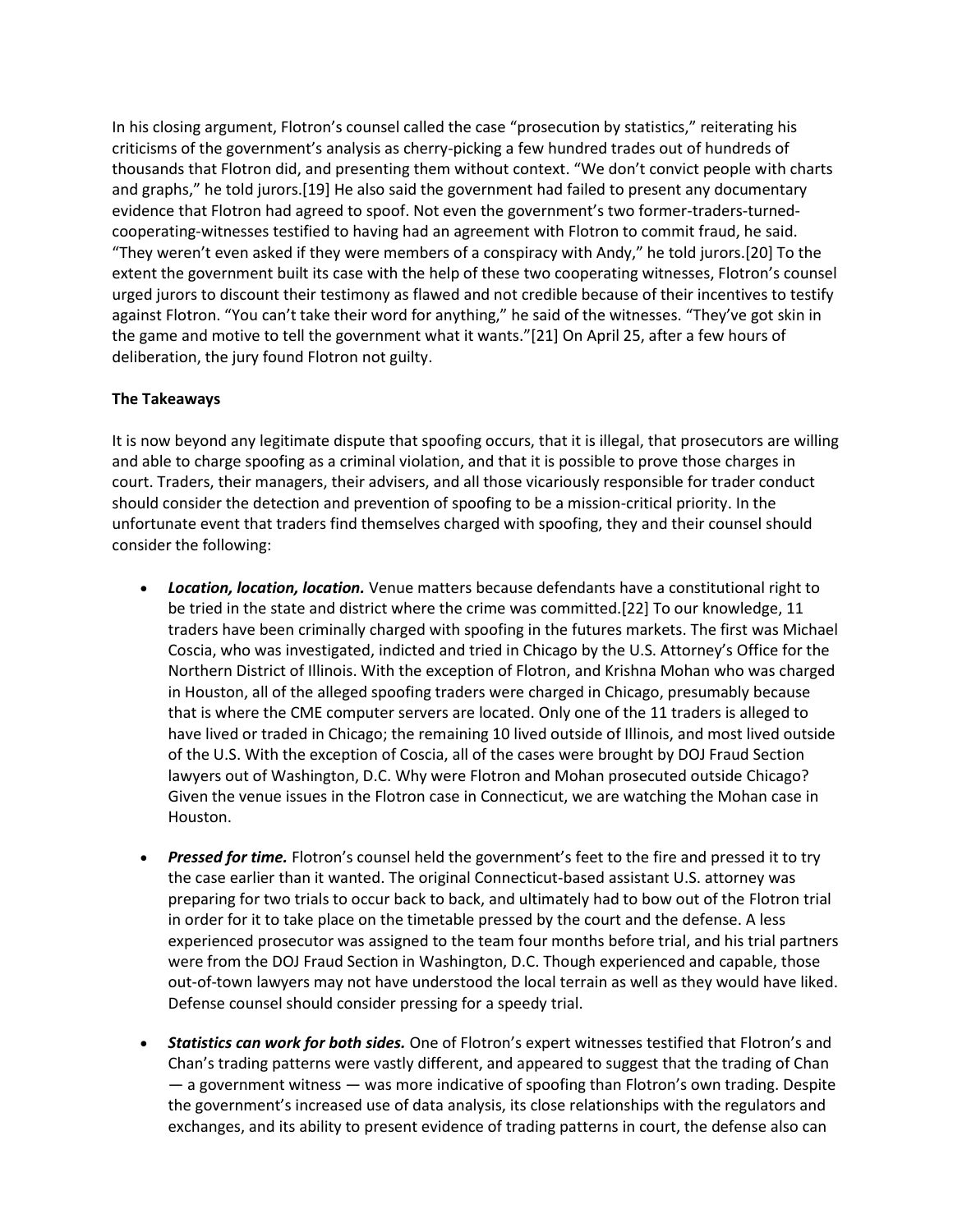make very effective use of data and charts. And it may be highly doubtful that the government can win a trial based only on statistics and trade patterns. The government's arguments that Flotron's own trades that "are the best evidence of what he did and what he knew," and that "[t]he pattern speaks for itself," appear to have fallen on deaf ears. Here, the government believed that this evidence would be fortified by the testimony of two cooperators, but that evidence did not persuade the jury to convict.

- *Think hard about whether the defendant should testify at trial.* Most defendants in federal criminal trials do not testify in their own defense, for good reason. It is a rare defendant who can stay calm and collected on the stand, and appear likeable and earnest, while being subject to a barrage of leading questions by an aggressive and determined prosecutor. Also, federal juries are specifically instructed not to hold a defendant's decision not to testify against the defendant, and so defendants should not fear that they will be convicted solely because they did not take the witness stand to "tell their side of the story." There usually is not sufficient reward for a defendant to take the stand to be worth the risk. Though we do not have a large enough sample size to make statistically reliable predictions, we observe that Coscia, who exercised his constitutional right to testify on his own behalf to try to explain away the government's evidence, was convicted while Flotron, who did not try to give such explanations, was acquitted.
- *Get the transcripts.* Defense counsel would do well to learn from those who have gone before them. Several of the same witnesses have shown up on the government's witness lists in both the Coscia and Flotron trials, and one witness actually did testify in both trials. The transcripts from the Coscia trial, the preliminary injunction hearing in U.S. Commodity Futures Trading Commission v. 3Red et al.,[23] and the Flotron trial will contain many valuable lessons, and perhaps some rich material for use on direct or cross-examination in other cases.
- *Focus on the elements of the offense.* This seems like common sense, but it bears repeating. Defense counsel should build the defense around the crime that is charged. Flotron was not charged with spoofing; he was charged with agreeing to commit commodities fraud. It appears that the government may have focused more on spoofing than on proving the existence of a criminal agreement. It appears that Flotron's team did a better job of keeping its eye on the ball, and they won.
- *The markets are watching.* Traders watch the futures markets, but the futures markets the exchanges that essentially are the markets — also watch traders. The exchanges have sophisticated surveillance and data analysis systems. These systems are vigilant. They do not sleep. Data from CME systems was used by both sides in both the Coscia and Flotron trials. Counterparties also are watching, and are ready to become government informers, witnesses and/or whistleblowers, or to file their own private lawsuits against traders whose conduct they believe harms them.[24] Regulators and exchanges around the world share information with one another and with criminal prosecutors.[25]

## **Conclusion**

The criminal prosecution of Andre Flotron was ill-fated, and suffered from a series of missteps and miscalculations by the government, and probably some bad luck as well. Though the prosecution team had the benefit of a successful blueprint in the form of the Coscia case, it decided to go back to the drawing board and approach the Flotron case very differently. Also, the friction between the government and the judge was palpable, even to readers of the cold record. That friction appeared to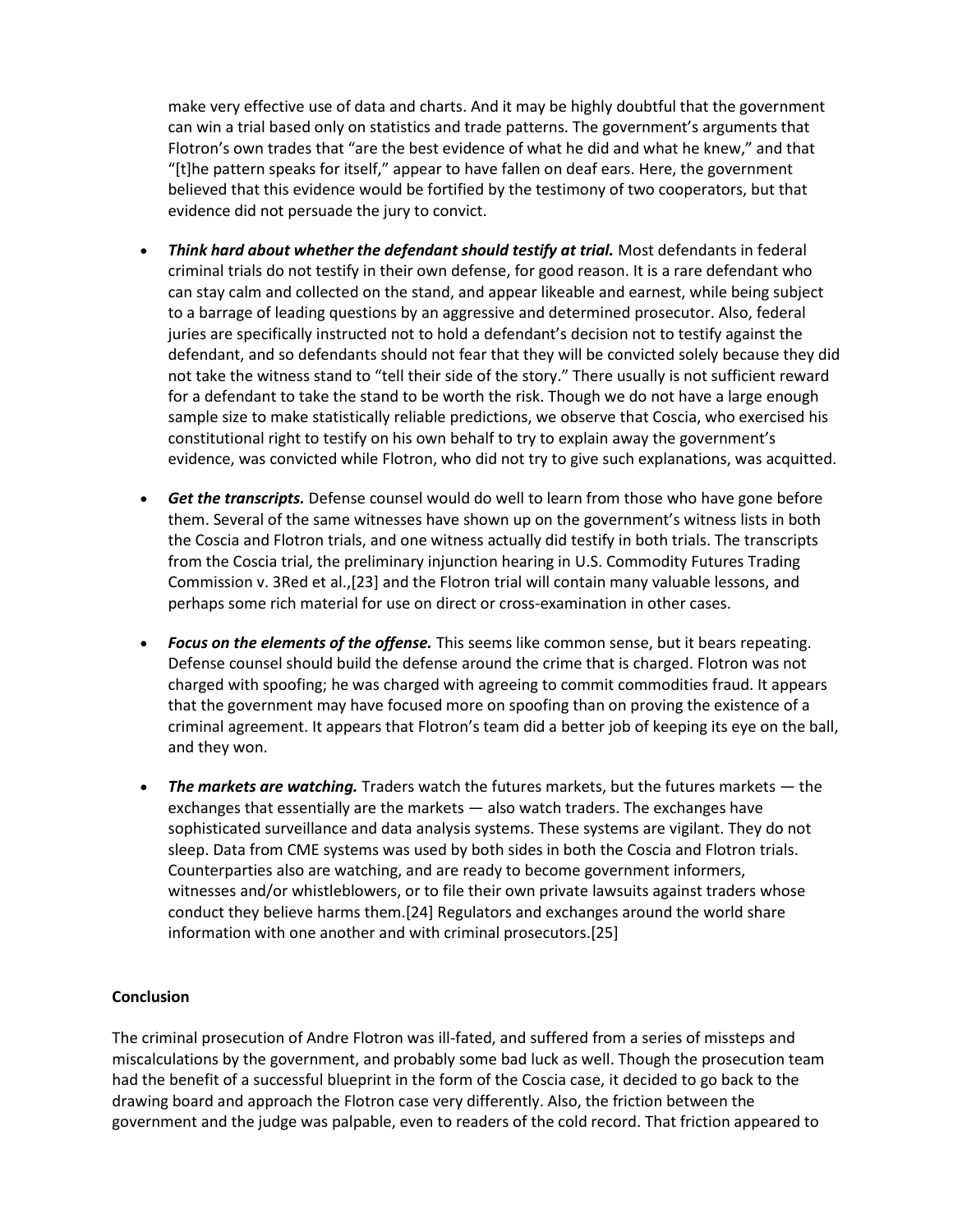put the government on its back foot well ahead of trial. It appears that the DOJ's Fraud Section lawyers bit off more than they could chew in Connecticut. We will see how they do in Chicago with the new wave of spoofing cases they brought in January. Market participants and their advisers are watching.

*Clifford C. Histed is a partner at K&L Gates LLP. Prior to joining the firm, he was a prosecutor in the U.S. Attorney's Office for the Northern District of Illinois, where he was a deputy chief in its Securities and Commodities Fraud Section and supervised that office's investigation and indictment of Michael Coscia. He has also been a former supervisory enforcement attorney with the U.S. Commodity Futures Trading Commission, a state prosecutor and a federal agent.*

*Vincente L. Martinez is a partner at K&L Gates and a former chief of the Office of Market Intelligence in the U.S. Securities and Exchange Commission's Division of Enforcement. He also served as the first director of the CFTC's Whistleblower Office.*

*Lexi D. Bond is an associate at K&L Gates.*

*The opinions expressed are those of the author(s) and do not necessarily reflect the views of the firm, its clients, or Portfolio Media Inc., or any of its or their respective affiliates. This article is for general information purposes and is not intended to be and should not be taken as legal advice.*

[1] See U.S. v. Flotron, 17 CR 220 (D. Conn.), Dkt. No. 166 at 18-26, 30-33.

[2] See Jon Hill, Ex-UBS Trader's Alleged Spoofing Was Fraud, Jury Hears, Apr. 16, 2018. Found at https://www.law360.com/articles/1033633/ex-ubs-trader-s-alleged-spoofing-was-fraud-jury-hears.

[3] Id.

[4] Id.

[5] Id.

[6] See U.S. v. Flotron, 17 CR 220 (D. Conn.), Dkt. No. 215 (official exhibit list and admission chronology).

[7] Id. at 1-2.

[8] Id. at 2-3.

[9] Id. at 3-4.

[10] Id. at 4. The Flotron prosecution team also listed traders Hovannes Dermenchyan and Alexander Gerko on its witness list, id., Dkt. No. 94, though it appears that they were not called at trial. Both of these witnesses testified at the Coscia trial.

[11] Id., Dkt. No. 215 at 5-7.

[12] See Christie Smythe, Ex-UBS Metals Trader Beats Spoofing Conspiracy Charge, Bloomberg, Apr. 25, 2018. Found at https://www.bloomberg.com/news/articles/2018-04-25/ex-ubs-metals-trader-flotronbeats-spoofing-conspiracy-charge.